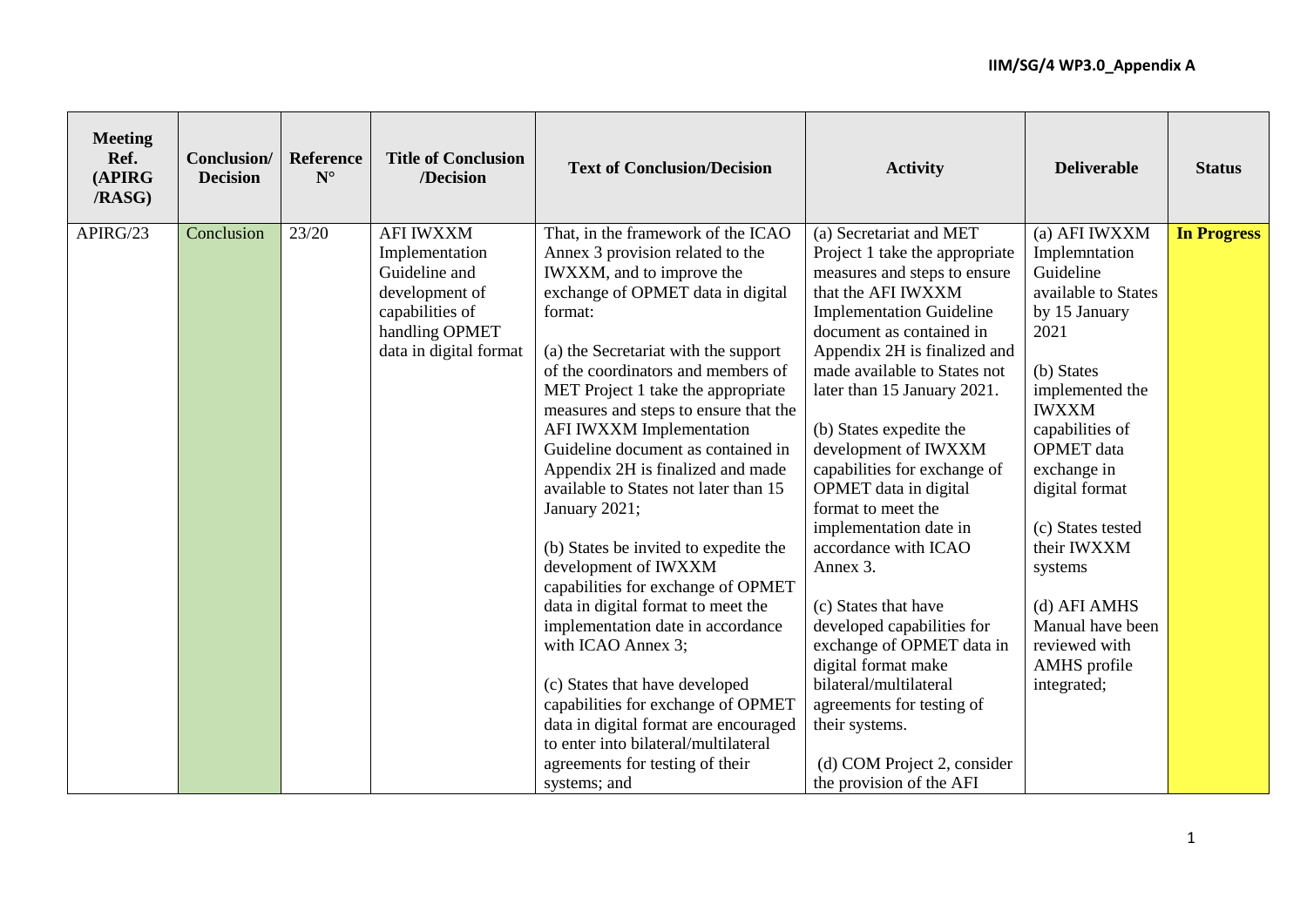| <b>Meeting</b><br>Ref.<br>(APIRG<br>/RASG) | <b>Conclusion/</b><br><b>Decision</b> | Reference<br>$\mathbf{N}^\circ$ | <b>Title of Conclusion</b><br>/Decision | <b>Text of Conclusion/Decision</b>                                                                                                                                                              | <b>Activity</b>                                                                                                                                | <b>Deliverable</b> | <b>Status</b> |
|--------------------------------------------|---------------------------------------|---------------------------------|-----------------------------------------|-------------------------------------------------------------------------------------------------------------------------------------------------------------------------------------------------|------------------------------------------------------------------------------------------------------------------------------------------------|--------------------|---------------|
|                                            |                                       |                                 |                                         | (d) COM Project 2, consider the<br>provision of the AFI AMHS Manual<br>and integrate an appendix focusing<br>on the AMHS Profile for OPMET<br>IWXXM in line with the EUR<br><b>AMHS Manual.</b> | <b>AMHS</b> Manual and integrate<br>an appendix focusing on the<br><b>AMHS Profile for OPMET</b><br>IWXXM in line with the<br>EUR AMHS Manual. |                    |               |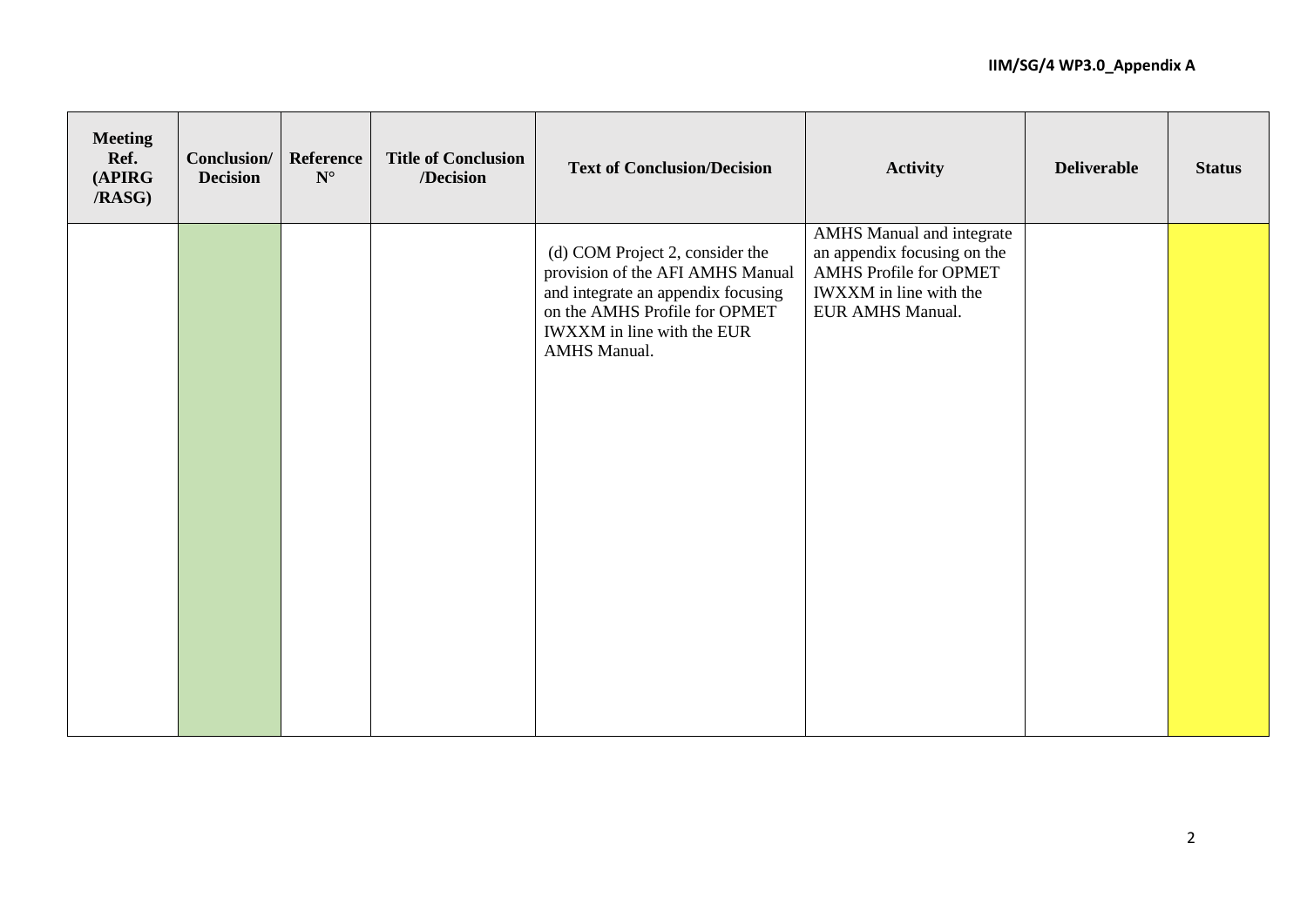| <b>Meeting</b><br>Ref.<br>(APIRG<br><b>/RASG)</b> | Conclusion/<br><b>Decision</b> | Reference<br>$N^{\circ}$ | <b>Title of Conclusion</b><br>/Decision                                                                                                   | <b>Text of Conclusion/Decision</b>                                                                                                                                                                                                                                                                                                                                                                                                                                                                                                                                                                                                                                                        | <b>Activity</b>                                                                                                                                                                                                      | <b>Deliverable</b>                                                                                                                                               | <b>Status</b>    |
|---------------------------------------------------|--------------------------------|--------------------------|-------------------------------------------------------------------------------------------------------------------------------------------|-------------------------------------------------------------------------------------------------------------------------------------------------------------------------------------------------------------------------------------------------------------------------------------------------------------------------------------------------------------------------------------------------------------------------------------------------------------------------------------------------------------------------------------------------------------------------------------------------------------------------------------------------------------------------------------------|----------------------------------------------------------------------------------------------------------------------------------------------------------------------------------------------------------------------|------------------------------------------------------------------------------------------------------------------------------------------------------------------|------------------|
| APIRG/23                                          | Conclusion                     | 23/27                    | Adoption of the<br>MET Project 1 and<br><b>MET</b> Project 2<br>Terms of Reference<br>and their Projects<br>deliverables for<br>2021-2022 | That, in order to expedite the work<br>assigned to AFI IIM MET Projects:<br>(a) the proposed MET Project 1 and<br>MET Project 2 Terms of References<br>and their associated project<br>deliverables be adopted;<br>(b) considering the ICAO METP/4<br>Decision 8/1 which calls for the<br>discontinuation of the Manual on the<br>Quality Management System for the<br>Provision of Meteorological Service<br>for International Air Navigation<br>(ICAO Doc 9873), States<br>/Organizations be encouraged to<br>discontinue the use of ICAO Doc<br>9873 and use WMO No. 1100; and<br>(c) AFI States and Organizations are<br>encouraged to participate in the<br>annual AFI SIGMET tests. | (a) Adopt the Terms of<br>Reference of MET Project 1<br>and MET Project 2.<br>(b) States /Organizations use<br>the WMO N°1100<br>(c) States /Organizations to<br>partcipate to the annual AFI<br><b>SIGMET</b> tests | (a) Projects ToRs<br>adopted<br>(b) States have<br>access to WMo<br>$N^{\circ}1100$<br>(c) States<br>/Organizations<br>participated to<br>annual SIGMET<br>tests | <b>Completed</b> |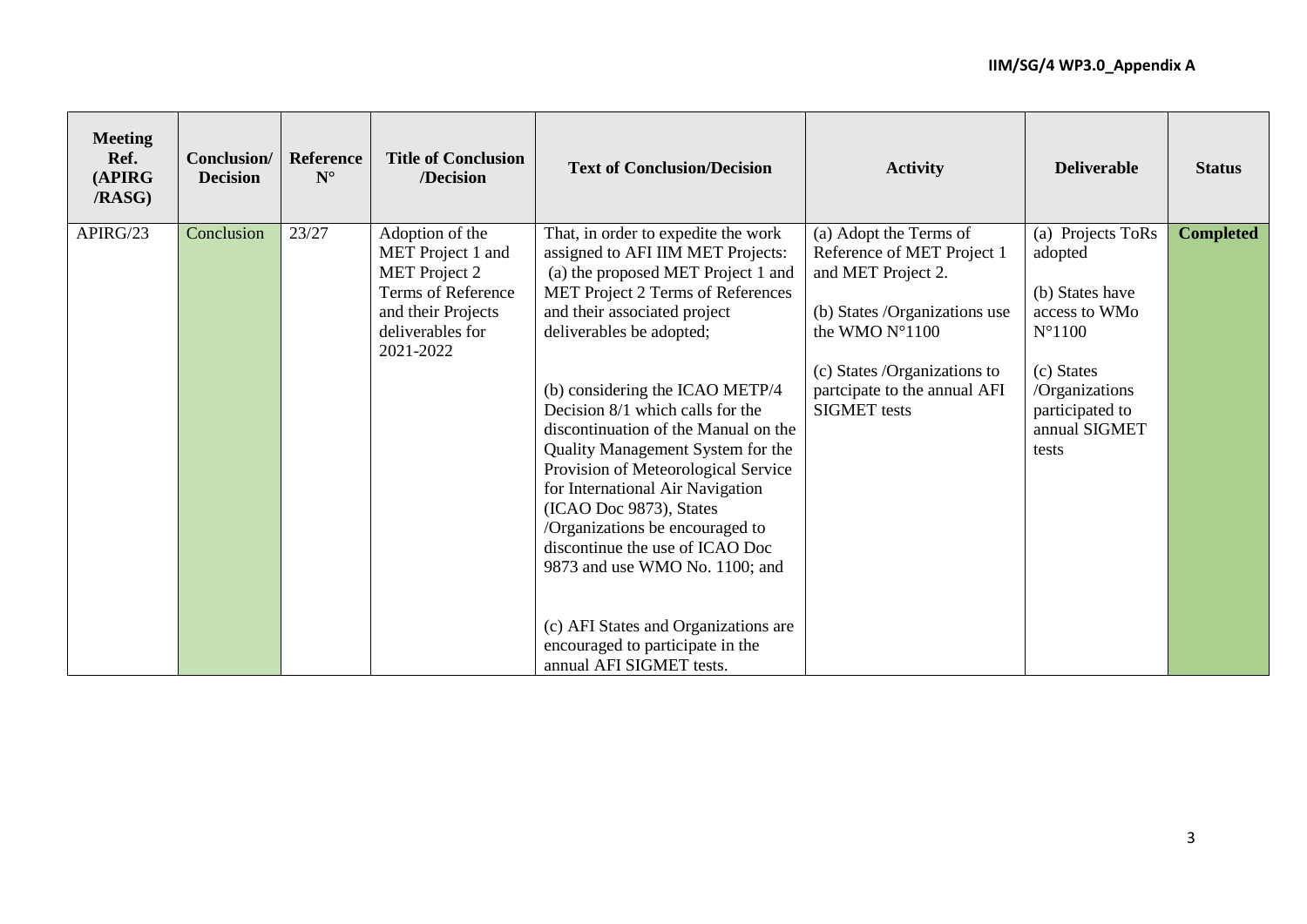| <b>Meeting</b><br>Ref.<br>(APIRG<br><b>/RASG)</b> | Conclusion/<br><b>Decision</b> | Reference<br>$N^{\circ}$ | <b>Title of Conclusion</b><br>/Decision                                                                                        | <b>Text of Conclusion/Decision</b>                                                                                                                                                                                                                                                                                                                                                                                                                                                                                                                                                                                                                                                                                                                                    | <b>Activity</b>                                                                                                                                                                                                                                                                                                                                                                                                                                                                                      | <b>Deliverable</b>                                                                                                                                                          | <b>Status</b>      |
|---------------------------------------------------|--------------------------------|--------------------------|--------------------------------------------------------------------------------------------------------------------------------|-----------------------------------------------------------------------------------------------------------------------------------------------------------------------------------------------------------------------------------------------------------------------------------------------------------------------------------------------------------------------------------------------------------------------------------------------------------------------------------------------------------------------------------------------------------------------------------------------------------------------------------------------------------------------------------------------------------------------------------------------------------------------|------------------------------------------------------------------------------------------------------------------------------------------------------------------------------------------------------------------------------------------------------------------------------------------------------------------------------------------------------------------------------------------------------------------------------------------------------------------------------------------------------|-----------------------------------------------------------------------------------------------------------------------------------------------------------------------------|--------------------|
| APIRG/23                                          | Conclusion                     | 23/28                    | Development of<br>Volcanic Ash<br><b>Contingency Plans</b><br>and conduct of<br>Volcanic Ash<br>exercises in the AFI<br>Region | That, in view of the need for the<br>provision of information to airlines<br>and en-route aircraft before and<br>during a volcanic eruption:<br>(a) the State Volcano Observatories<br>in Table MET I-1 provide their<br>updated contact details to the<br>Secretariat by 29 January 2021 for<br>sharing with the<br>States/Organizations;<br>(b) States that have not developed<br>volcanic ash contingency plans and<br>conducted Volcanic Ash exercises<br>should do so, using the guidance in<br>the AFI Volcanic Ash Contingency<br>Plan as contained in Appendix H of<br>the AFI Regional ATM Contingency<br>Plan by 30 June 2021; and<br>(c) ICAO assist in planning and<br>conducting a coordinated regional<br>Volcanic Ash exercise by 31<br>December 2021. | (a) State Volcano<br>Observatories in Table MET<br>I-1 provide their updated<br>contact details to the<br>Secretariat by 29 January<br>2021.<br><b>Volcano Observatories</b><br>Contacts details for sharing<br>with the<br>States/Organizations;<br>(b) States that have not<br>developed volcanic ash<br>contingency plans and<br>conducted Volcanic Ash<br>exercises.<br>(c) ICAO assist in planning<br>and conducting a coordinated<br>regional Volcanic Ash<br>exercise by 31 December<br>2021. | (a) State Volcano<br>Observatories<br>Contacts details<br>(b) States<br>developed their<br>contingency plans<br>$(c)$ ICAO<br>Secretariat<br>assisted through a<br>workshop | <b>In Progress</b> |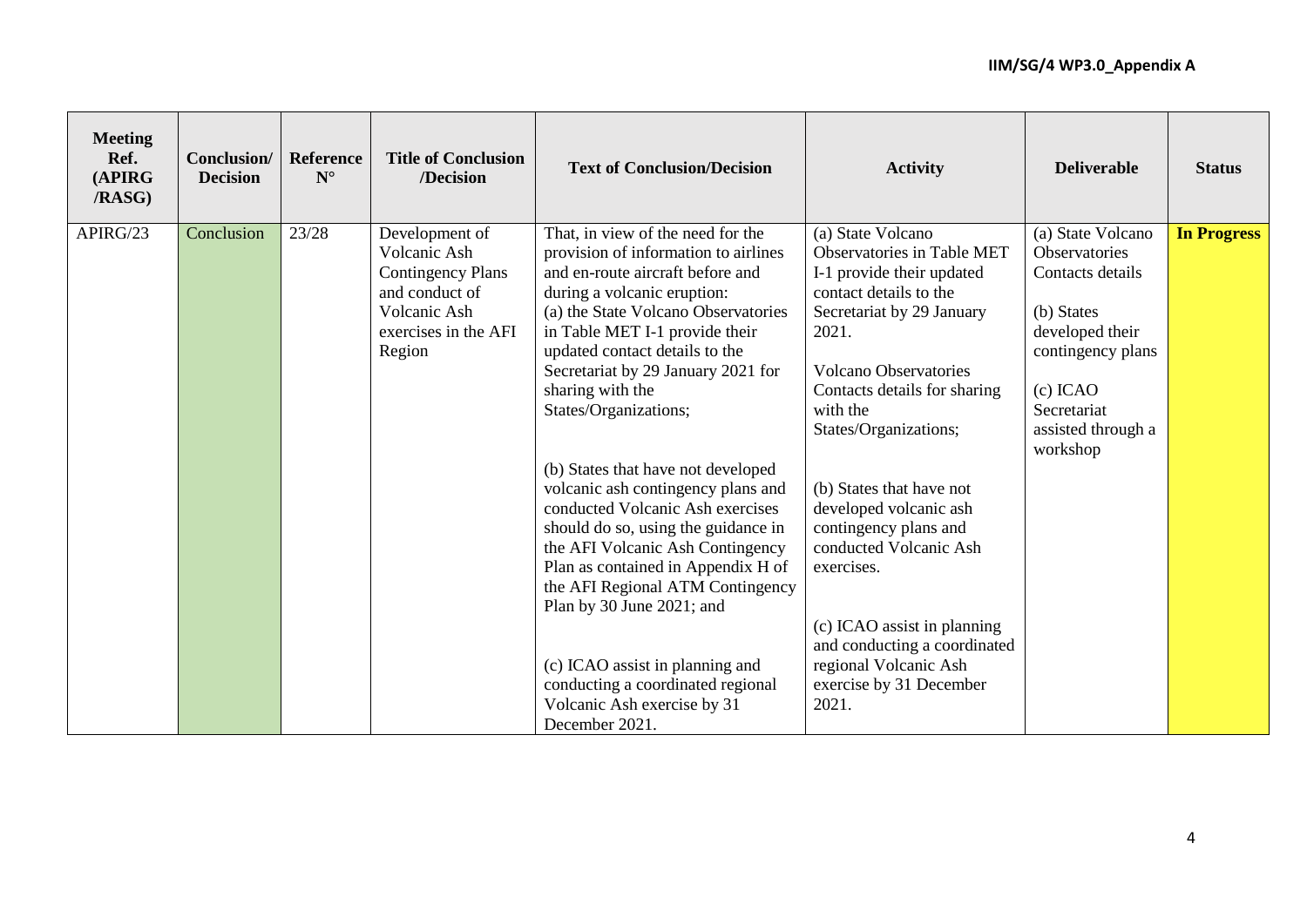| <b>Meeting</b><br>Ref.<br>(APIRG<br>/RASG) | Conclusion/<br><b>Decision</b> | Reference<br>$N^{\circ}$ | <b>Title of Conclusion</b><br>/Decision | <b>Text of Conclusion/Decision</b>                                   | <b>Activity</b>                             | <b>Deliverable</b>                 | <b>Status</b>    |
|--------------------------------------------|--------------------------------|--------------------------|-----------------------------------------|----------------------------------------------------------------------|---------------------------------------------|------------------------------------|------------------|
| APIRG/23                                   | Conclusion                     | 23/29                    | Establishment of a                      | That, in order to ensure the                                         | (a) Establishment of an                     | Establishment of                   | <b>Completed</b> |
|                                            |                                |                          | <b>Regional Space</b>                   | provision of the space weather                                       | APIRG IIM MET Project 3-                    | <b>MET</b> Project 3               |                  |
|                                            |                                |                          | <b>Weather Project</b>                  | service information in the AFI                                       | <b>Space Weather Project</b>                |                                    |                  |
|                                            |                                |                          |                                         | Region:<br>(a) an APIRG IIM MET Project 3-                           | within the IIM SG to guide;                 | (b) Initial MET                    |                  |
|                                            |                                |                          |                                         | Space Weather Project is established                                 |                                             | Project 3                          |                  |
|                                            |                                |                          |                                         | within the IIM SG to guide the                                       | (b) South Africa, hosting the               | documentation.                     |                  |
|                                            |                                |                          |                                         | implementation of the Annex 3                                        | <b>AFI Regional Space Weather</b>           |                                    |                  |
|                                            |                                |                          |                                         | provision relating to Space Weather                                  | Center through the South                    | (c) States                         |                  |
|                                            |                                |                          |                                         | requirements within the AFI Region;                                  | <b>African National Space</b>               | nominated experts                  |                  |
|                                            |                                |                          |                                         |                                                                      | Agency (SANSA),<br>coordinate the APIRG IIM | for MET Project 3<br>Team Members. |                  |
|                                            |                                |                          |                                         | (b) South Africa, hosting the AFI                                    | MET Project 3; and                          |                                    |                  |
|                                            |                                |                          |                                         | Regional Space Weather Center                                        |                                             |                                    |                  |
|                                            |                                |                          |                                         | through the South African National                                   |                                             |                                    |                  |
|                                            |                                |                          |                                         | Space Agency (SANSA), coordinate                                     | (c)SL from ICAO by 31                       |                                    |                  |
|                                            |                                |                          |                                         | the APIRG IIM MET Project 3; and                                     | January 2021, calling for                   |                                    |                  |
|                                            |                                |                          |                                         |                                                                      | nominations for MET Project                 |                                    |                  |
|                                            |                                |                          |                                         |                                                                      | 3 Team Members.                             |                                    |                  |
|                                            |                                |                          |                                         | (c) ICAO regional Offices, after<br>reception of the Project initial |                                             |                                    |                  |
|                                            |                                |                          |                                         | document by 31 January 2021, call                                    |                                             |                                    |                  |
|                                            |                                |                          |                                         | for nominations of the project team                                  |                                             |                                    |                  |
|                                            |                                |                          |                                         | members from interested AFI                                          |                                             |                                    |                  |
|                                            |                                |                          |                                         | States/Organizations.                                                |                                             |                                    |                  |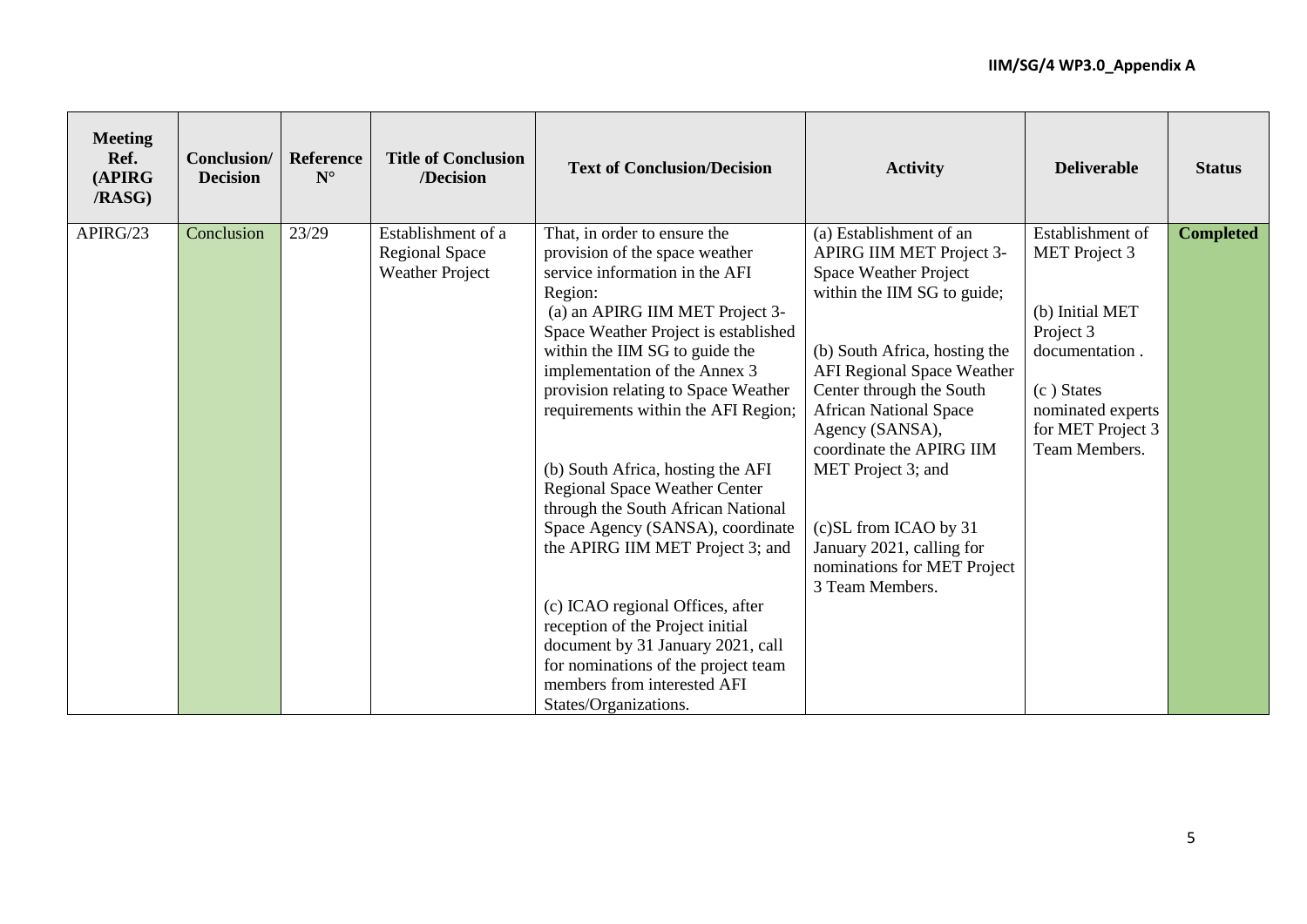| <b>Meeting</b><br>Ref.<br>(APIRG<br><b>/RASG)</b> | Conclusion/<br><b>Decision</b> | Reference<br>$\mathbf{N}^\circ$ | <b>Title of Conclusion</b><br>/Decision                                                      | <b>Text of Conclusion/Decision</b>                                                                                                                                                                                                                                                                                                                                                                                                                                                                                                                                                                                                                                                                                                      | <b>Activity</b>                                                                                                                                                                                                                                                                                                                                                                              | <b>Deliverable</b>                                                                                                                                                                    | <b>Status</b>    |
|---------------------------------------------------|--------------------------------|---------------------------------|----------------------------------------------------------------------------------------------|-----------------------------------------------------------------------------------------------------------------------------------------------------------------------------------------------------------------------------------------------------------------------------------------------------------------------------------------------------------------------------------------------------------------------------------------------------------------------------------------------------------------------------------------------------------------------------------------------------------------------------------------------------------------------------------------------------------------------------------------|----------------------------------------------------------------------------------------------------------------------------------------------------------------------------------------------------------------------------------------------------------------------------------------------------------------------------------------------------------------------------------------------|---------------------------------------------------------------------------------------------------------------------------------------------------------------------------------------|------------------|
| APIRG/23                                          | Conclusion                     | 23/30                           | Development of<br>action plans for the<br>implementation of<br>Space Weather<br>requirements | That; in order to improve the<br>implementation of requirements for<br>the provision of space weather<br>services in air navigation plans:<br>(a) States/Organizations consider<br>the implications of Annex 3 space<br>weather requirements for AFI<br>States' regulatory authorities,<br>ANSPs and operators' operational<br>policies;<br>(b) the designated Regional Space<br>Weather Center (SANSA) liaise<br>with other relevant national<br>institutions in the AFI region to<br>ensure effective coordination;<br>(c) the Secretariat, with the support<br>of the designated Regional Space<br>Weather Centre (SANSA), take<br>appropriate actions to assist States to<br>meet the space weather<br>implementation requirements. | (a) States/Organizations<br>consider the provisions of<br>Annex 3 space weather<br>requirements in their national<br>MET regulation.<br>(b) Regional Space Weather<br>Center (SANSA) conduct a<br>survey on the<br>implementation of the SWX<br>(c) the Secretariat, with the<br>support of the designated<br><b>Regional Space Weather</b><br>Centre (SANSA), organiez a<br>workshop on SWX | (a) States took<br>into account the<br>implication of<br>Annex<br>requirements on<br>SWX.<br>(b) Survey<br>conducted<br>(c) Workshop on<br>SWX delivred<br>and report<br>distributed. | <b>Completed</b> |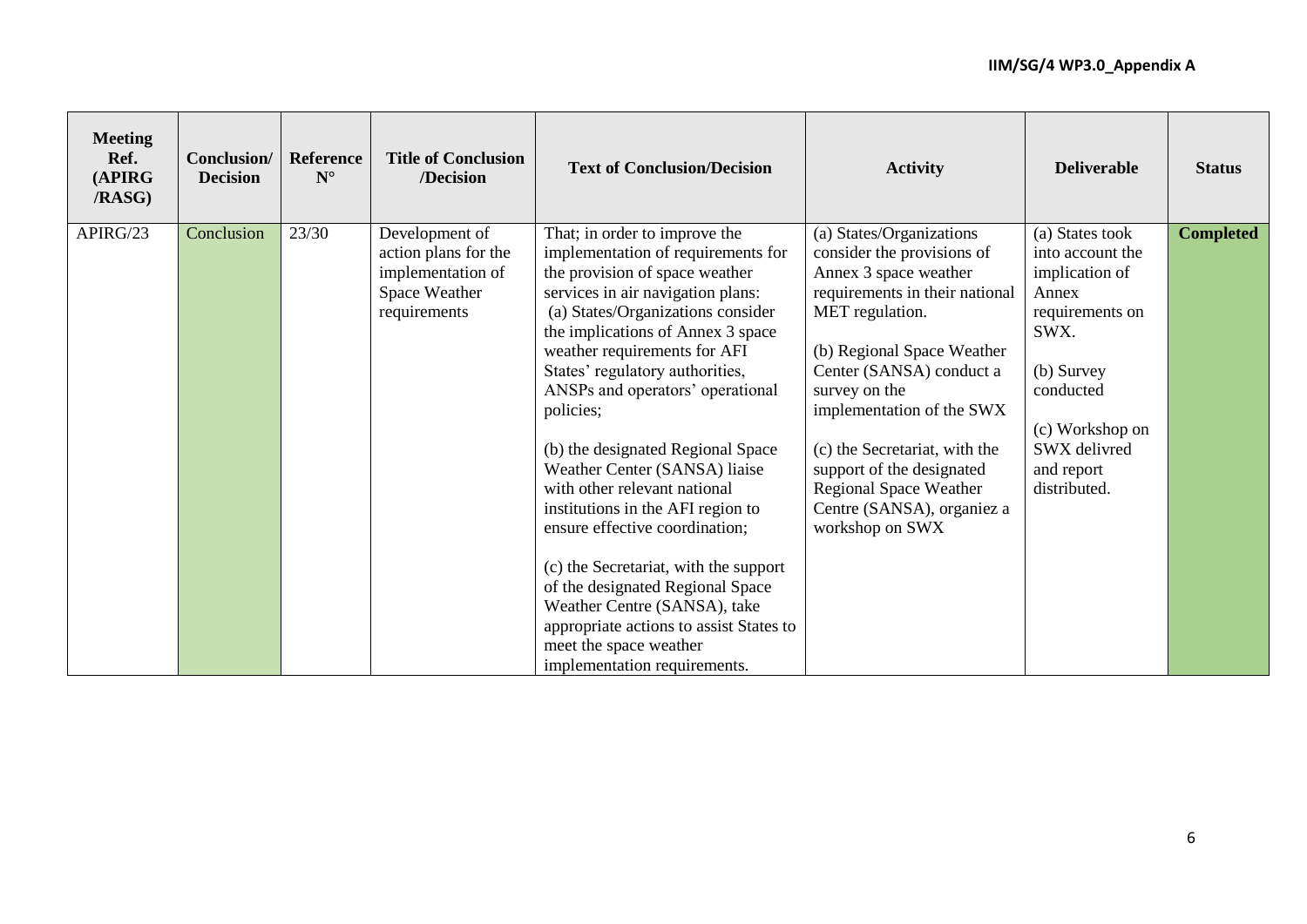| <b>Meeting</b><br>Ref.<br>(APIRG<br><b>/RASG)</b> | Conclusion/<br><b>Decision</b> | Reference<br>$N^{\circ}$ | <b>Title of Conclusion</b><br>/Decision                                                                                                     | <b>Text of Conclusion/Decision</b>                                                                                                                                                                                                                                                                                                                                    | <b>Activity</b>                                                                                                                 | <b>Deliverable</b> | <b>Status</b>      |
|---------------------------------------------------|--------------------------------|--------------------------|---------------------------------------------------------------------------------------------------------------------------------------------|-----------------------------------------------------------------------------------------------------------------------------------------------------------------------------------------------------------------------------------------------------------------------------------------------------------------------------------------------------------------------|---------------------------------------------------------------------------------------------------------------------------------|--------------------|--------------------|
| APIRG/23                                          | Decision                       | 23/38                    | RHWAC/MWOs<br>collaboration<br>experimentation and<br>development of the<br>Regional Hazardous<br><b>Weather Advisory</b><br>Center (RHWAC) | That, in order to harmonize ongoing<br>initiatives and activities of the<br>METP related to the Regional<br>Hazardous Weather Advisory<br>Center (RHWAC) Work Stream:<br>(a) the experimentation of RHWAC<br>coordination between the ASECNA<br>zone and other AFI States be<br>considered for further deliberations<br>under the MET Project 1 of the<br>IIM/SG; and | (a) MET Project 1 of the<br>IIM/SG to consider<br><b>ASECNA</b> ongoing activities<br>related to the RHWAC for<br>delibeartion. |                    | <b>In Progress</b> |
|                                                   |                                |                          |                                                                                                                                             | (b) the activities related to the<br>establishment of $RHWAC(s)$ for the<br>provision of harmonized<br>information on a global scale of<br>dangerous en-route weather<br>conditions for aviation be aligned to<br>the developments within the METP<br>WG-MISD.                                                                                                        |                                                                                                                                 |                    |                    |